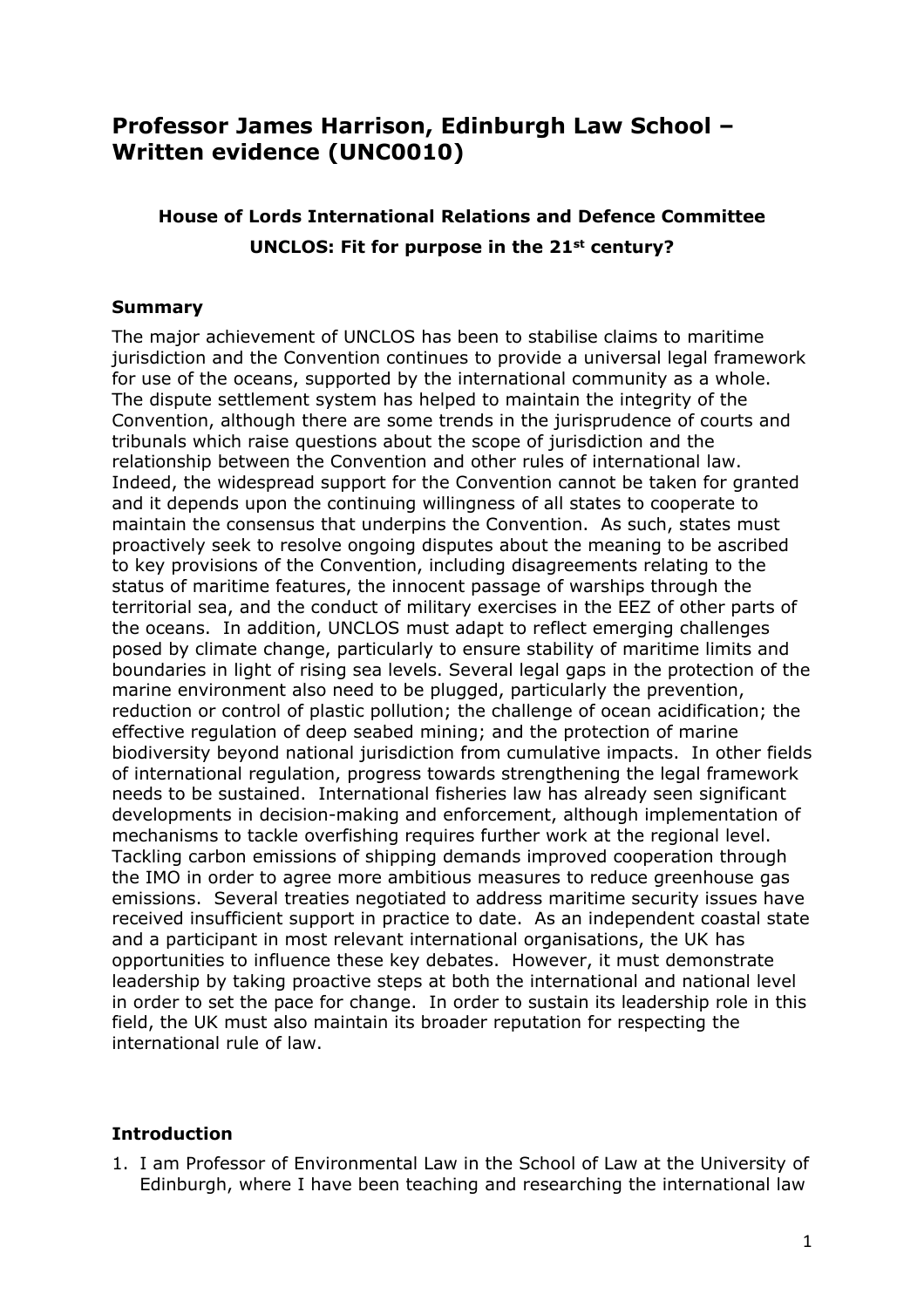of the sea for over 15 years. I have published a number of monographs and peer reviewed journal articles relating to the law of the sea. This submission addresses several questions raised by the inquiry, drawing upon my own relevant research in the field.

## **What have been the main successes and accomplishments of UNCLOS over the past 40 years?**

- 2. The major achievement of UNCLOS has been to stabilise claims to maritime jurisdiction. Even those states which are not party to UNCLOS (such as the United States of America) largely accept its provisions as reflecting the relevant rules of customary international law. Whilst some differences of opinion remain over the interpretation and application of key aspects of the Convention (discussed below), there have been remarkably few unilateral claims to extend maritime jurisdiction beyond the system of maritime zones that are recognised in the Convention itself, in marked contrast to the situation following the first and second UN Conferences on the Law of the Sea, when unilateral claims continued to proliferate. As such, UNCLOS provides the basis for a universal legal framework for the oceans.
- 3. One of the most important characteristics of the law of the sea has been the emphasis on consensus decision-making. Consensus was central to the negotiation of UNCLOS between 1973 and 1982 and the need to maintain that consensus has been a key driver in developments in the law of the sea since the Convention was concluded. $1$  The ongoing commitment to UNCLOS is confirmed year on year by the annual UN General Assembly Resolution on oceans and the law of the sea, where the international community reaffirms 'the unified character of the Convention and the vital importance of preserving its integrity' (e.g. UNGA Resolution 75/239 of 31 December 2020). Consensus has also been pursued through annual Meetings of the States Parties. This widespread support for the Convention cannot be taken for granted, however, and it depends upon the continuing willingness of the international community to cooperate to maintain the consensus that underpins the Convention. The UK Government's 'absolute commitment to upholding the UN Convention on the Law of the Sea in all its dimensions' (as recognised in the 2021 Integrated Review of Security, Defence and Foreign Policy) is thus welcome, but it must be backed by a willingness to engage with other relevant actors in order to resolve disputes where legitimate differences of opinion exist and to progress negotiations on common challenges.

## **What are the main challenges facing the effective implementation of UNCLOS in 2021?**

4. One of the main challenges that arises in relation to UNCLOS is disagreement about how key provisions of the Convention should be interpreted and applied in practice. Such disagreements pertain, inter alia, to the ability of maritime features (e.g. small islands or similar rocky outcrops) to generate maritime claims, the rights of passage of warships and vessels carrying hazardous substances (e.g. nuclear material) through territorial seas, and the legality of conducting military exercises and related activities in the Exclusive Economic Zone of other states. None of these disagreements are new and

<sup>1</sup> See J Harrison, *Making the Law of the Sea* (CUP 2011) 284-289.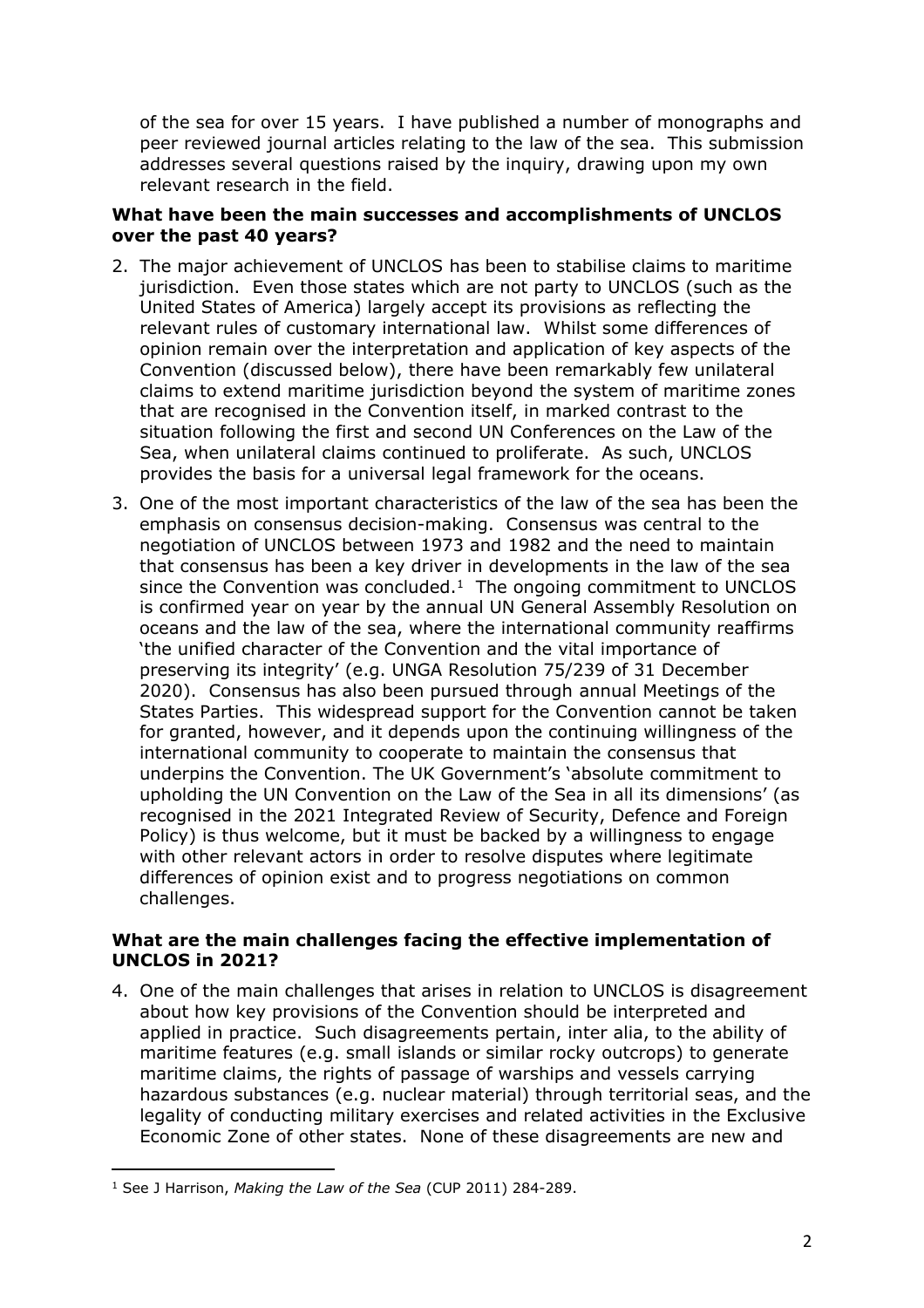they are often reflected in declarations made by states when signing or ratifying the Convention. At the same time, such disagreements are not purely academic and they can lead to direct confrontation at sea, as vividly demonstrated by the June 2021 incident in the Black Sea involving HMS Defender. It is vital that further discussion and diplomatic engagement on the interpretation and application of the relevant provisions of UNCLOS takes place, in order to avoid future incidents which may lead to more serious conflict. The example of US-USSR negotiations towards the 1989 Joint Statement on a Uniform Interpretation of Rules of International Law Governing Innocent Passage provides a useful historic precedent for such an initiative. Further resort could also be made to dispute settlement proceedings, when that option is available. Alternatively, legal questions could be submitted for an advisory opinion.

- 5. The current legal framework for maritime jurisdiction is also under pressure from certain physical changes caused by climate change, notably sea-level rise and its impacts on coasts and other territorial features that are used to generate maritime entitlements. Given that maritime limits and boundaries are vital for promoting stability in maritime relations, it is important that the law evolves to take into account such challenges. This is an issue that is currently under active discussion at the International Law Commission, which has already highlighted significant developments in state practice. Ultimately, states will have to respond to any recommendations from the International Law Commission, in a way that balances the need for stability and security in the law of the sea with the objective of promoting equity in responding to climate change. Serious consideration also needs to be given to the mechanism of giving effect to any change, avoiding if possible a formal amendment to the Convention in order to preserve the integrity of UNCLOS.<sup>2</sup>
- 6. Another major effect of rising  $CO<sub>2</sub>$  emissions has been an increased uptake in this gas by the oceans, causing ocean acidification. This is a worldwide problem, but its severity varies on a regional basis. Ocean acidification is particularly problematic for coral reefs, which depend upon calcifying organisms for their main structures and formations. Ocean acidification may also have direct impacts on many of the shellfish species, on which the UK fishing fleet increasingly relies. Aquaculture interests will also be affected. Despite the severity of the threat, ocean acidification has received little legal response at the international level and it has been argued that 'ultimately states must ascribe as much political importance to tackling ocean acidification as they have done to climate change.<sup> $3$ </sup> Given that the main driver of ocean acidification is  $CO<sub>2</sub>$  emissions, there is a strong argument that the international climate change regime should address the issue of ocean acidification by demanding that emission reduction plans target  $CO<sub>2</sub>$ . In practice, this means that states cannot simply prioritise other more potent greenhouse gases (such as methane) as a short-term measure to tackle climate change.
- 7. Another major gap in the UNCLOS framework relates to the conservation and sustainable use of biodiversity in areas beyond national jurisdiction (BBNJ). Negotiations are underway at the United Nations in order to address this

 $2$  For discussion of previous changes to the Convention framework using decisions of the parties, see J Harrison, *Making the Law of the Sea* (CUP 2011) 75-82.

<sup>3</sup> J Harrison, *Saving the Oceans through Law* (OUP 2017) 254.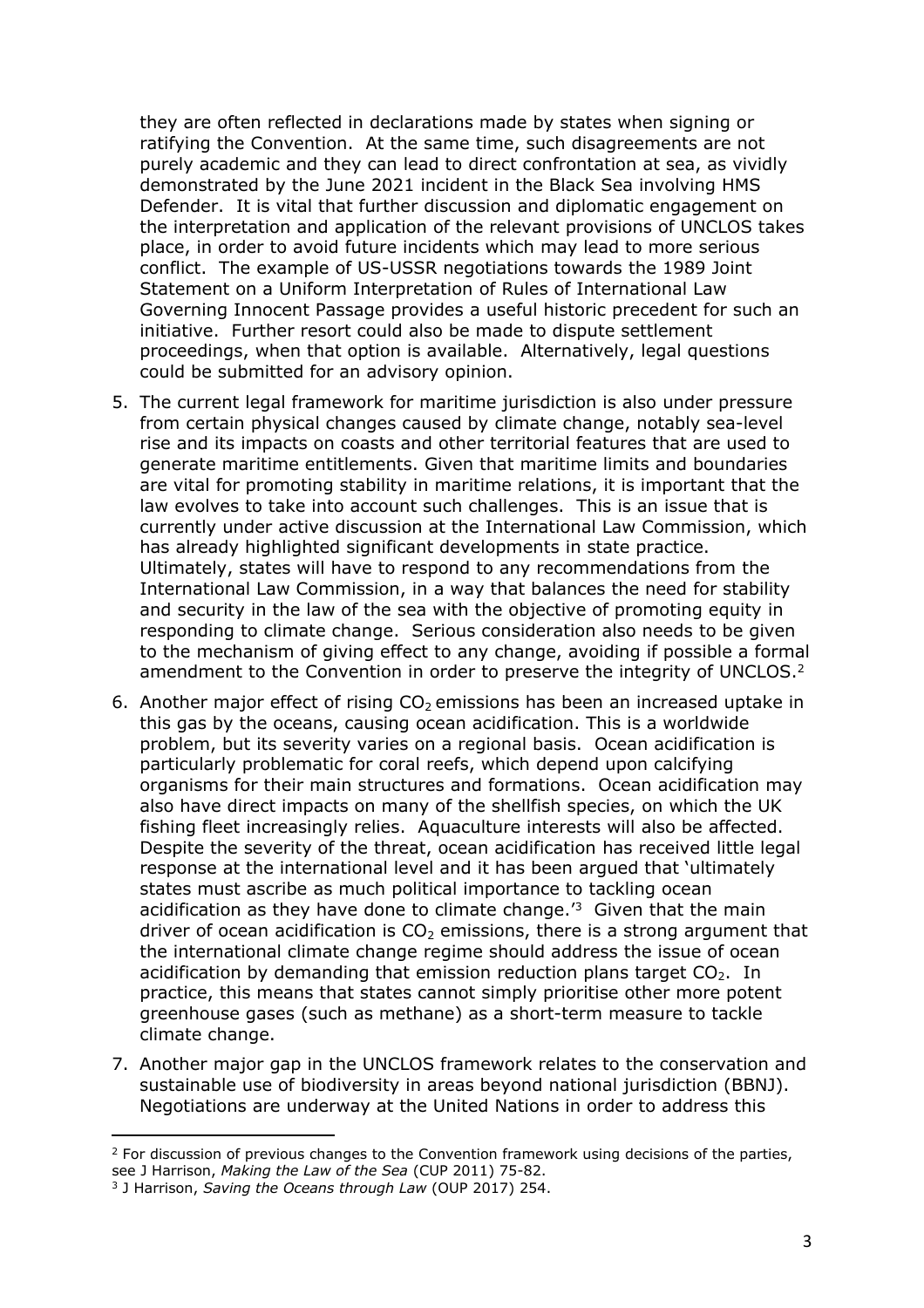issue, although they have inevitably been delayed by Covid-19 and they have been somewhat overshadowed by the current focus on climate change at COP 26. It is vital that states return to the topic of BBNJ with appropriate vigour when the negotiations restart in 2022. The United Kingdom could play a key role in fostering consensus in these discussions, which will be vital if any resulting agreement is to be successful. Furthermore, the ongoing global negotiations should not prevent continued efforts to take steps to tackle threats to biodiversity (both within and beyond national jurisdiction) through other competent international organisations and the UK should use its leverage within relevant organisations to drive forward this agenda. This should include pushing for ambitious biodiversity targets in the post-2020 Global Biodiversity Framework, due to be adopted under the Convention on Biological Diversity in 2022. States should ensure that these targets promote meaningful protection for marine ecosystems, ideally including a separate target for the establishment of strictly protected marine protected areas where no extractive activities are permitted.<sup>4</sup>

#### **What are the other important international agreements and treaties complementing UNCLOS?**

8. When considering the effectiveness of UNCLOS, it is important to recognise that it is not a stand-alone instrument. UNCLOS has been described as an 'umbrella' convention, in the sense that it sets out the basic framework for states to exercise jurisdiction over most activities at sea, but it does not contain the detailed rules to govern those activities. Indeed, UNCLOS expressly calls for the negotiation of additional instruments through other international institutions to give effect to its provisions, particularly when it comes to fisheries, the protection of the marine environment and deep seabed mining.

## *Agreements relating to Fisheries Conservation and Management*

- 9. Fisheries is a prominent issue in maritime affairs and it has been at the root of numerous disputes at the international level, as will be evident given current tensions that have arisen in UK-EU relations as a result of disputes over implementation of the fisheries provisions of the Trade and Cooperation Agreement.
- 10.In the field of fisheries, UNCLOS establishes a basic duty to cooperate and it directly calls upon states to set up regional or sub-regional fisheries management organisations (RFMOs) to that end (e.g. Articles 63, 64, and 118). It is these organisations which provide the principal machinery for states and other relevant fishing entities (e.g. Taiwan) to agree on the detailed rules required to manage shared fish stocks. The 1995 United Nations Stradling and Highly Migratory Fish Stocks Agreement (UNFSA) gives even greater weight to the role of these bodies as it requires parties to ensure that their vessels comply with international fisheries conservation and management measures adopted through regional or sub-regional institutions, if they are to fish on the high seas (e.g. Article 8(3)). This important obligation has significantly strengthened the legal framework for fisheries on the high seas, although its effectiveness depends upon the quality of the

<sup>4</sup> See J Harrison, 'Strictly Protected Marine Protected Areas: International Policy and National Practice', *[Saving](https://www.law.ed.ac.uk/sites/default/files/2021-04/Marine%20Briefing%205%20%28updated%29%20-%20ACC.pdf) [our](https://www.law.ed.ac.uk/sites/default/files/2021-04/Marine%20Briefing%205%20%28updated%29%20-%20ACC.pdf) [Seas](https://www.law.ed.ac.uk/sites/default/files/2021-04/Marine%20Briefing%205%20%28updated%29%20-%20ACC.pdf) [through](https://www.law.ed.ac.uk/sites/default/files/2021-04/Marine%20Briefing%205%20%28updated%29%20-%20ACC.pdf) [Law](https://www.law.ed.ac.uk/sites/default/files/2021-04/Marine%20Briefing%205%20%28updated%29%20-%20ACC.pdf) [Policy](https://www.law.ed.ac.uk/sites/default/files/2021-04/Marine%20Briefing%205%20%28updated%29%20-%20ACC.pdf) [Briefing](https://www.law.ed.ac.uk/sites/default/files/2021-04/Marine%20Briefing%205%20%28updated%29%20-%20ACC.pdf) [No.](https://www.law.ed.ac.uk/sites/default/files/2021-04/Marine%20Briefing%205%20%28updated%29%20-%20ACC.pdf) [5](https://www.law.ed.ac.uk/sites/default/files/2021-04/Marine%20Briefing%205%20%28updated%29%20-%20ACC.pdf)* (2021).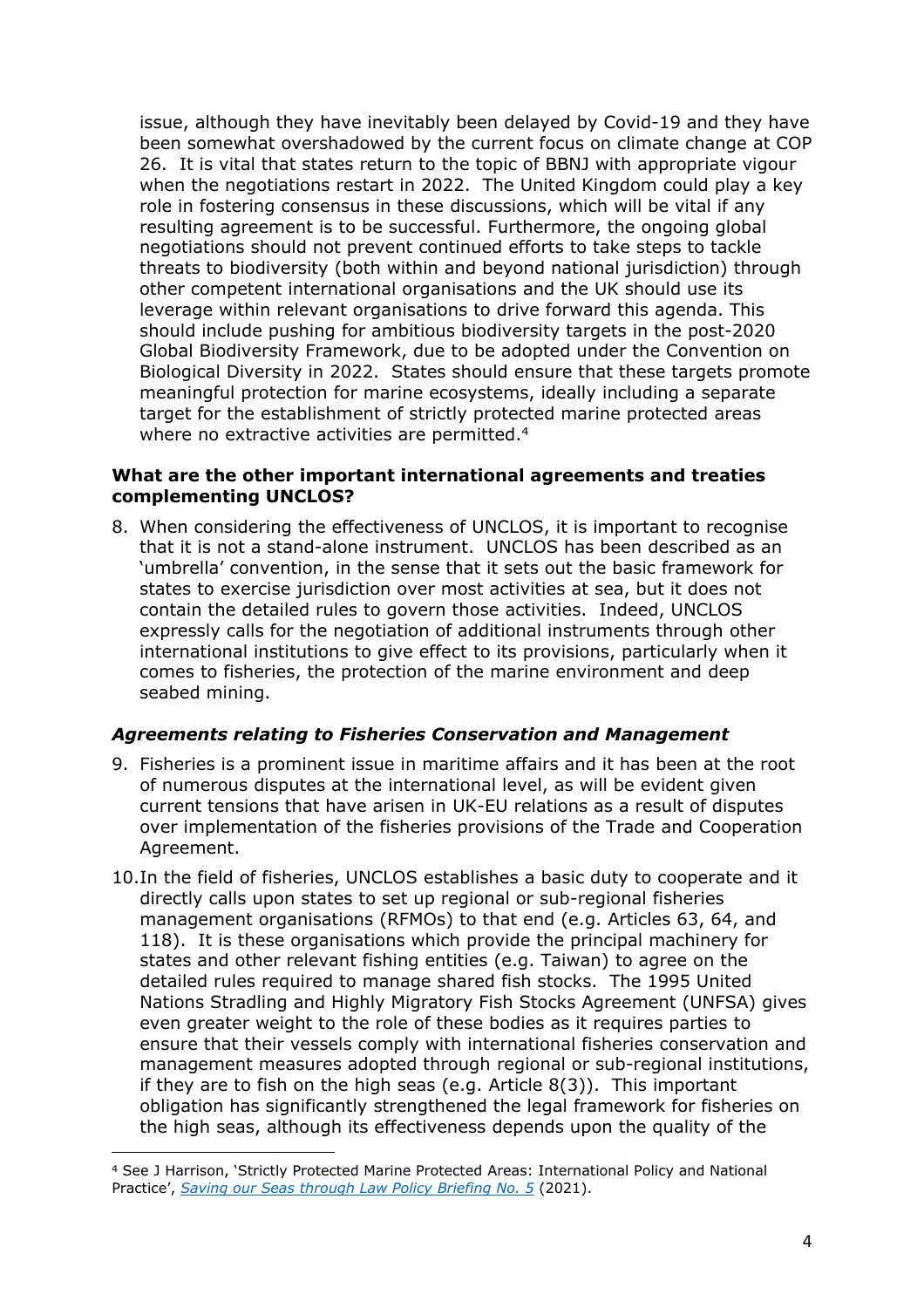international regulations that are adopted, as well as means of enforcing them. Even though conservation and management measures are often required to be 'based upon the best scientific evidence available' and to 'apply the precautionary approach' (UNFSA, Articles 5(b)-(c)), RFMOs still have a large degree of discretion to determine the precise contents of such measures and negotiations are often highly political. Moreover, even once agreement has been reached, members are often permitted to opt out of management measures. Removing the right to object may be desirable from the perspective of fisheries conservation, but it comes into tension with the consent-based system of international law-making. Nevertheless, recent developments in international fisheries law to control the invocation of optout procedures, by requiring states to give reasons for opting out and allowing independent scrutiny of such reasons, are to be welcomed as pragmatic steps to address this challenge.<sup>5</sup> Some RFMOs have also strengthened their compliance mechanisms to ensure greater scrutiny of national action to implement conservation and management measures, including in some cases the possibility of sanctions for states who repeatedly fail to comply. The use of regular independent performance reviews has also placed RFMOs under greater scrutiny, but further progress is needed in implementing the results of those reviews.

11.Progress on strengthening international fisheries governance is not universal and overfishing remains a problem in some parts of the world, including close to home. There are several examples in the North-East Atlantic of failed management given the lack of agreement on basic issues such as principles for the distribution of total allowable catches. As a result, unilateral quotas are regularly set by fishing states for key shared stocks, such as mackerel, blue whiting and herring, leading to total catches exceeding the scientific advice.<sup>6</sup> In contrast, management of deep sea stocks in the region is subject to longer term and more precautionary decision-making and it must be recognised that NEAFC has also made taken considerable steps to harmonise its management activities with broader conservation initiatives in the region, particularly through its designation of closed areas. Nevertheless, the NEAFC performance review has highlighted a number of key issues that present an obstacle to sustainable fisheries management in the North-East Atlantic. As a member of NEAFC, the UK can play a prominent role in pushing forward this agenda. The UK also has membership of other RFMOs<sup>7</sup> and so it has an opportunity to influence debates on sustainable fisheries around the world. Some direct steps could be taken to support reform. For example, the UK has signed but not yet ratified the 2019 Protocol to the International Convention for the Conservation of Atlantic Tunas, which would go some way to strengthening the institutional framework of the International Commission on the Conservation of Atlantic Tunas.

<sup>5</sup> J Harrison, *Saving our Oceans through Law* (OUP 2017) 183-184; J Harrison, 'Exceptions in Multilateral Environmental Agreements', in L Bartels and F Paddeu (eds), *Exceptions in International Law* (OUP 2020) 328.

<sup>6</sup> For a discussion of mackerel, see J Harrison, *Fisheries Governance after Brexit* (SPICe Briefing 21-74, 27 October 2021) 17.

<sup>&</sup>lt;sup>7</sup> As well as NEAFC, the UK is a member of the International Commission on the Conservation of Atlantic Tunas, the Indian Ocean Tuna Commission, the North-West Atlantic Fisheries Organisation, the North Atlantic Salmon Conservation Organisation, and the Commission on the Conservation of Antarctic Marine Living Resources. It also engages as an observer with several RFMOs on behalf of overseas territories.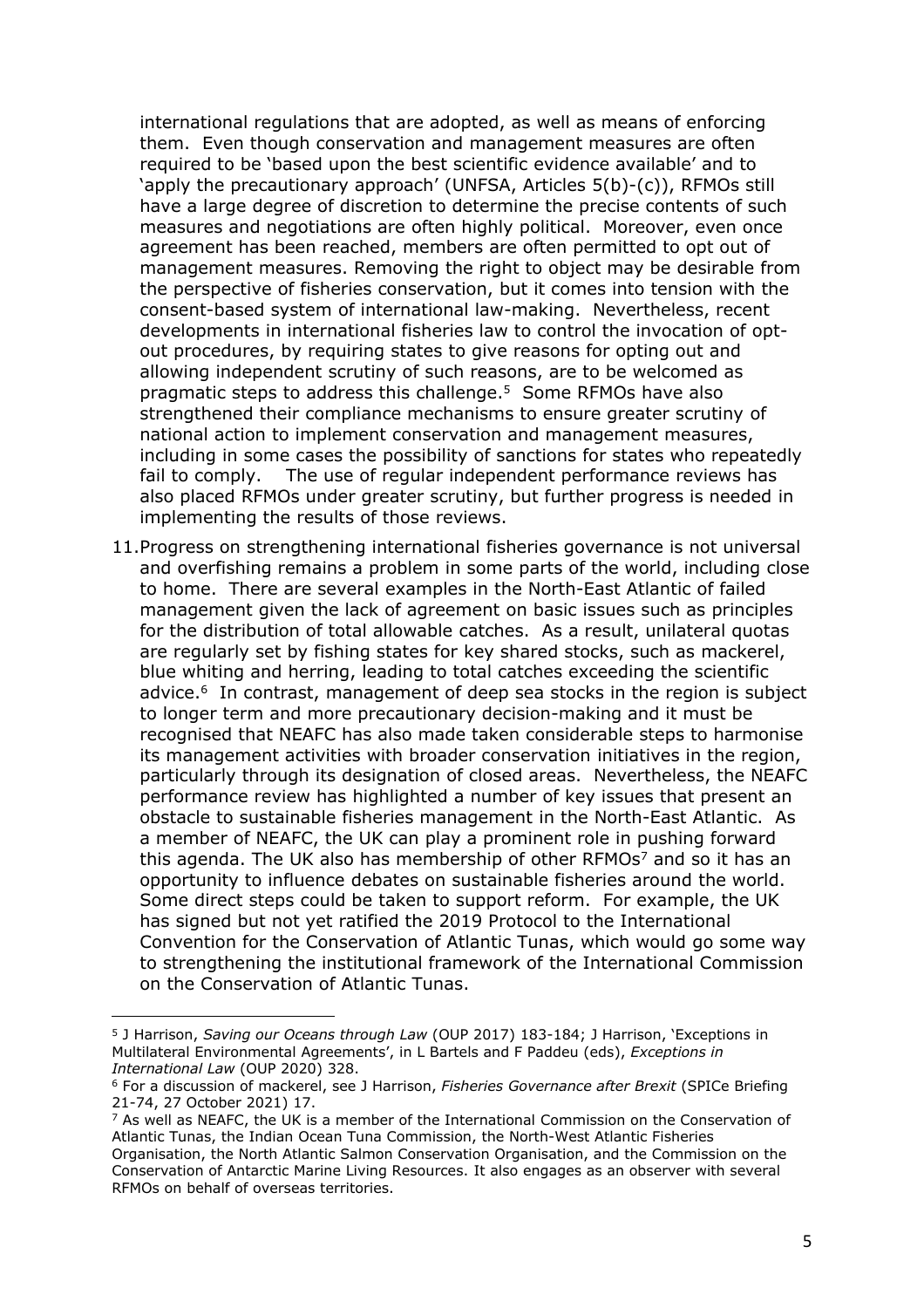12. An ongoing challenge for fisheries management is the impact of warming oceans on marine ecosystems, including distributions of fish stocks. In 2017, the International Council for the Exploration of the Sea reported that 16 species have shown changes in their distribution across the North-East Atlantic, with 8 of these species having shifted their distribution across management boundaries.<sup>8</sup> Such changes put pressure on existing management systems, as states may start to demand changes to management rules to reflect the new status quo, potentially leading to resource conflict. Shifts in stock distribution are particularly likely to impact allocations based upon zonal attachment, which has been promoted by the UK in its recent negotiations. At the same time, the precise extent and permanency of any changes might be disputed by other states who could lose out from an amendment to existing arrangements. Arguably, recent disputes over mackerel and herring in the North-East Atlantic are examples of this phenomenon. Calls from the fishing industry to review the science underpinning advice on cod stocks are also partly based upon arguments that the stocks are shifting northwards and scientific models do not reflect the new reality.<sup>9</sup> Both of these situations underline the need for credible and transparent scientific information to form the basis for decision-making. However, it also calls for more robust decision-making processes and associated accountability mechanisms, in order to ensure that unilateral assertions are subject to scrutiny. The exception to compulsory dispute settlement under UNCLOS for disputes relating to the conservation and management of fisheries within national jurisdiction (Article 297(3)) is a major obstacle in this respect, as it prevents states from having their actions being subjected to objective scrutiny of courts and tribunals. However, as discussed below, other forms of scrutiny and enforcement action can, and should be applied, to further the sustainability of fishing within and beyond national jurisdiction.

## *Agreements relating to Marine Environmental Protection*

- 13.In the field of marine environmental protection, international treaties have largely been developed on a sectoral basis. Whilst these additional treaties are principally only binding on the parties, they may also be incorporated into the legal framework established by UNCLOS by way of so-called rules of reference.
- 14.In the case of pollution from land-based sources, which is the most widespread cause of marine pollution, UNCLOS simply requires that states take into account internationally agreed rules, standards and recommended practices and procedures' (UNCLOS, Article 207(1)). This is a weak formulation and it arguably gives states too much discretion to decide how to deal with this significant problem. The main global instruments on this topic are non-binding in character.<sup>10</sup> The variety of sources of pollution from landbased sources does make it challenging to agree on appropriate regulatory measures and it is necessary to take into account local conditions and capacities when designing effective legal regimes, particularly when

<sup>8</sup> [https://www.ices.dk/news-and-events/news-archive/news/pages/substantial-changes-in-fish](https://www.ices.dk/news-and-events/news-archive/news/pages/substantial-changes-in-fish-distribution-identified-by-ices.aspx)[distribution-identified-by-ices.aspx](https://www.ices.dk/news-and-events/news-archive/news/pages/substantial-changes-in-fish-distribution-identified-by-ices.aspx)

<sup>&</sup>lt;sup>9</sup> See e.g. [https://thefishingdaily.com/featured-news/shetland-fishermen-urge-ministers-to-take](https://thefishingdaily.com/featured-news/shetland-fishermen-urge-ministers-to-take-a-closer-look-at-cod-quota-advice/)[a-closer-look-at-cod-quota-advice/](https://thefishingdaily.com/featured-news/shetland-fishermen-urge-ministers-to-take-a-closer-look-at-cod-quota-advice/)

<sup>10</sup> See J Harrison, *Saving our Oceans through Law* (OUP 2017) 68-75.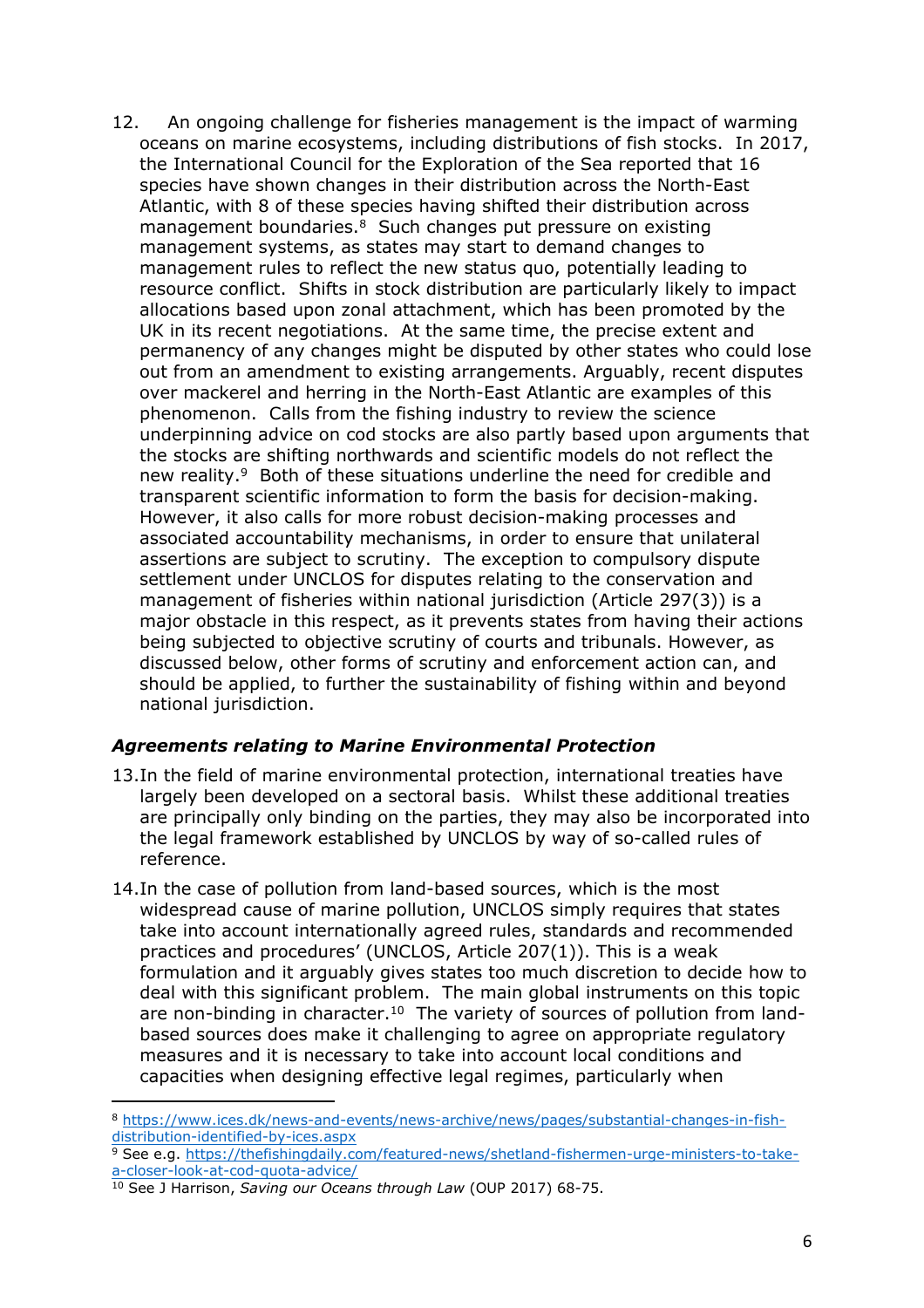developing countries may be involved. Nevertheless, the attention given to this form of marine pollution is not proportionate to the threats it poses and it is an issue which requires increased political will and the negotiation of stronger legal obligations at the regional or global level. Indeed, some problems, such as plastic pollution, arguably require a coordinated global response, as no single state or region is able to tackle such threat by themselves.<sup>11</sup>

- 15.In contrast, in the case of pollution from ships, UNCLOS expressly requires flag states to ensure that their national laws and regulations 'at least have the same effect as that of generally accepted international rules and standards' (Article 211(2)). This is widely agreed to be a reference to relevant rules adopted through the International Maritime Organisation (IMO). As a result, UNCLOS converts relevant international rules into a minimum standard for all states, whether or not they are a party to the IMO instruments containing the rules. The rules of reference in UNCLOS are also dynamic, allowing the legal framework to effectively adapt over time. The IMO has been successful over the years in reducing the incidence of marine pollution from vessels and its standards are regularly amended to address new technologies or new threats. The emphasis on consensus decisionmaking in the IMO means that opt-out procedures in this context are rarely invoked in practice.<sup>12</sup>
- 16. Greenhouse gas emissions from ships is on the agenda of the IMO, with progress made on setting energy efficiency standards for new ships but significant challenges remain in converting the existing fleet to minimise emissions. This has been one of the most controversial issues faced by the IMO<sup>13</sup> and short-term measures adopted in June 2021<sup>14</sup> clearly do not do enough to reduce the carbon emissions of the international shipping industry. The United Kingdom should be commended for its leadership role in this respect, being one of the first countries to produce a national action plan to address greenhouse gas emissions from ships (the Clean Maritime Plan). The United Kingdom was also one of several states who launched a Declaration on Zero Emission Shipping by 2050 at COP 26, which is a welcome development as it represents a greater level of ambition that seen in the Initial Strategy on Reduction of Greenhouse Gas Emissions adopted by the IMO in 2018. It is vital that the signatories to the declaration work through the IMO to get multilateral agreement on more ambitious measures as a matter of urgency, in particular a more ambitious IMO Strategy when it is reviewed in 2023 and agreement on mid-term measures to reduce maritime emissions, including potential market-based mechanisms.<sup>15</sup> In developing such measures, the impacts on developing countries, particularly mid-ocean territories dependent upon shipping for vital supplies, must be taken into account.

#### *Deep Seabed Mining in Areas beyond National Jurisdiction*

<sup>11</sup> Ibid, 90-91.

<sup>12</sup> J Harrison, *Making the Law of the Sea* (CUP 2011) 163-165.

<sup>&</sup>lt;sup>13</sup> J Harrison, 'Recent Developments and Continuing Challenges in the Regulation of Greenhouse Gas Emissions from International Shipping' (2013) 27 *Ocean Yearbook* 359-384.

<sup>14</sup> <https://www.imo.org/en/MediaCentre/MeetingSummaries/Pages/MEPC76meetingsummary.aspx> <sup>15</sup> See J Harrison, *Saving the Oceans through Law* (OUP 2017) 265-266.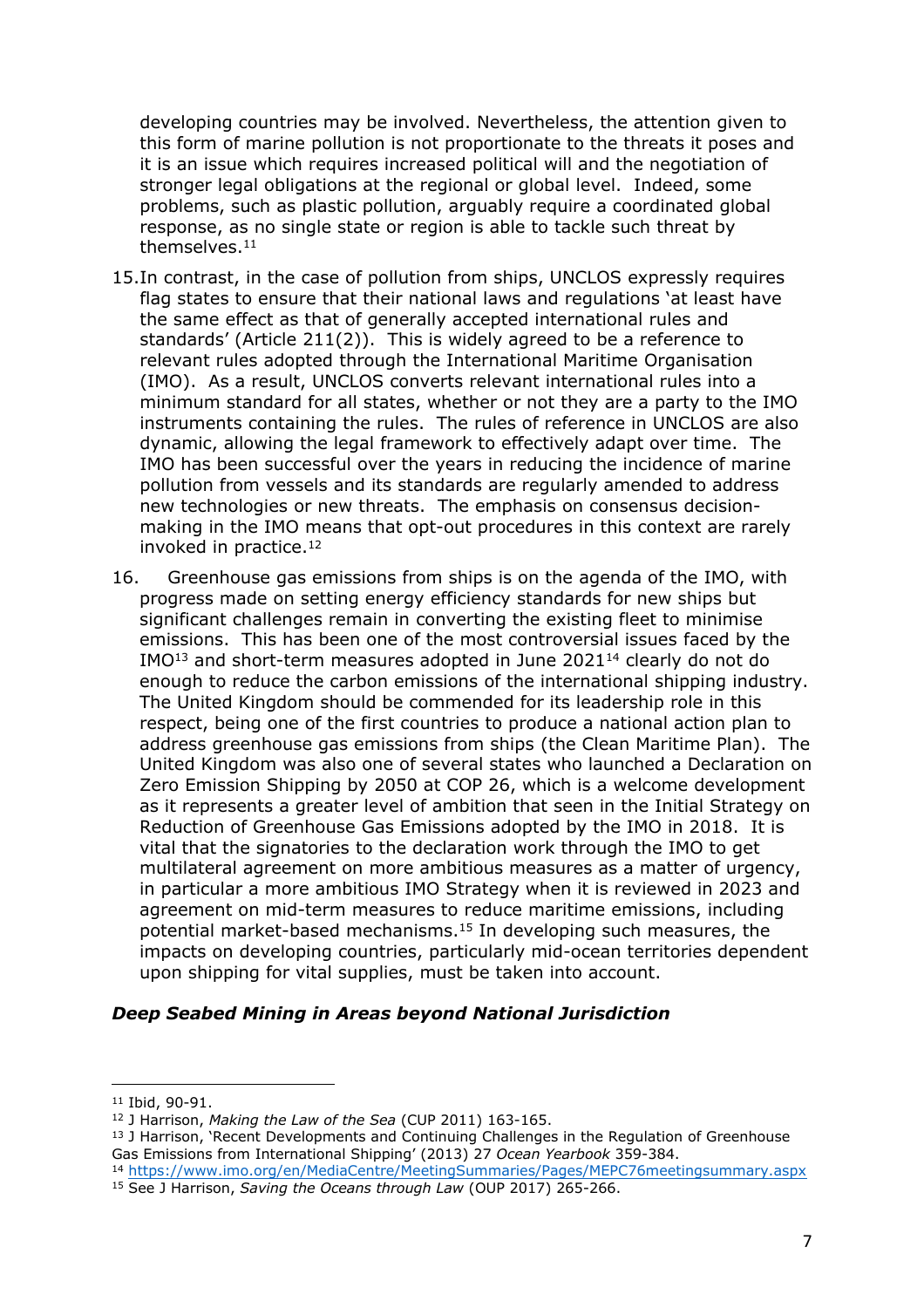- 17.The other international organisation that plays a key role in the modern law of the sea is the International Seabed Authority (ISA), which is established under UNCLOS to oversee the deep seabed mining regime under Part XI of the Convention, as amended by the 1994 Implementing Agreement. The UK is an important member of the ISA, not only as an elected member of the Finance Committee and the Council<sup>16</sup>, but also as a sponsoring state of two contracts granted by the ISA, both held by UK Seabed Resources Ltd. The ISA is at a critical stage in the development of exploitation regulations, which must be completed by 2023 following a request by Nauru in line with paragraph 15 of section 1 of the 1994 Agreement.<sup>17</sup> Regulations of the ISA will be binding on all operators in areas beyond national jurisdiction, without any option to opt-out, which differentiates the ISA from most other international organisations as it exercises a quasi-legislative competence.<sup>18</sup> Moreover, the ISA is in the enviable position of being able to adopt regulations for an emerging industry, before any significant activity has yet taken place. It will also have its own enforcement powers.<sup>19</sup> Yet, the development of the exploitation regulations raise critical issues about the balance to be achieved between the promotion of deep seabed mining in order to retrieve valuable seabed minerals and the protection of the fragile, and sometimes unique, marine ecosystems. It does not help that scientific understandings of the deep oceans are limited, but this situation necessitates a precautionary approach. Futhermore, a key part of any regime established by the ISA should be a representative system of protected areas, where all mining is prohibited. Some steps have been taken in this direction in the Clarion-Clipperton Zone in the Pacific, but the ISA needs to do more in other regions. It is vital that protected areas are established on the basis of clear scientific criteria and they are not simply designated in areas where there has been no interest in mining. Furthermore, the protection of such sites should be coordinated with other regulatory mechanisms to ensure that other activities do not cause harm to these sites.<sup>20</sup>
- 18. As a sponsoring state, the UK has certain responsibilities to ensure that the sponsored entity complies with UNCLOS and ISA Regulations, but it may also impose its own (more stringent) regulatory standards through the licensing regime established under the Deep Sea Mining Act 1981.<sup>21</sup> The UK Government has committed 'not to sponsor or support the issuing of any exploitation licences for deep sea mining projects until there is sufficient scientific evidence about the potential impact on deep sea ecosystems and strong and enforceable environmental standards have been developed by the ISA and are in place.<sup>'22</sup> This statement begs the question of what is meant by 'strong' environmental standards and how the UK will judge this criterion.

<sup>&</sup>lt;sup>16</sup> The UK was re-elected to the Council in 2021 for a four year term, on the understanding that it would relinquish its seat for the year 2023 to Norway; see <https://www.isa.org.jm/authority/council/members>

<sup>17</sup> [https://www.isa.org.jm/news/nauru-requests-president-isa-council-complete-adoption-rules](https://www.isa.org.jm/news/nauru-requests-president-isa-council-complete-adoption-rules-regulations-and-procedures)[regulations-and-procedures](https://www.isa.org.jm/news/nauru-requests-president-isa-council-complete-adoption-rules-regulations-and-procedures)

<sup>18</sup> J Harrison, *Making the Law of the Sea* (CUP 2011) 123.

<sup>19</sup> See J Harrison, 'Checks and Balances on the Regulatory Powers of the International Seabed Authority', in A Ascencio-Herrara and M Nordquist (eds), *The United Nations Convention on the Law of the Sea, Part XI Regime and the International Seabed Authority* (Brill forthcoming). <sup>20</sup> J Harrison, *Saving the Oceans through Law* (OUP 2017) 238-240.

<sup>21</sup> See J Harrison, 'The United Kingdom', in V Tassin Campanella and R Makgill (eds), *Routledge Handbook on Seabed Mining and the Law of the Sea* (Routledge forthcoming).

<sup>22</sup> <https://questions-statements.parliament.uk/written-questions/detail/2020-03-16/29901>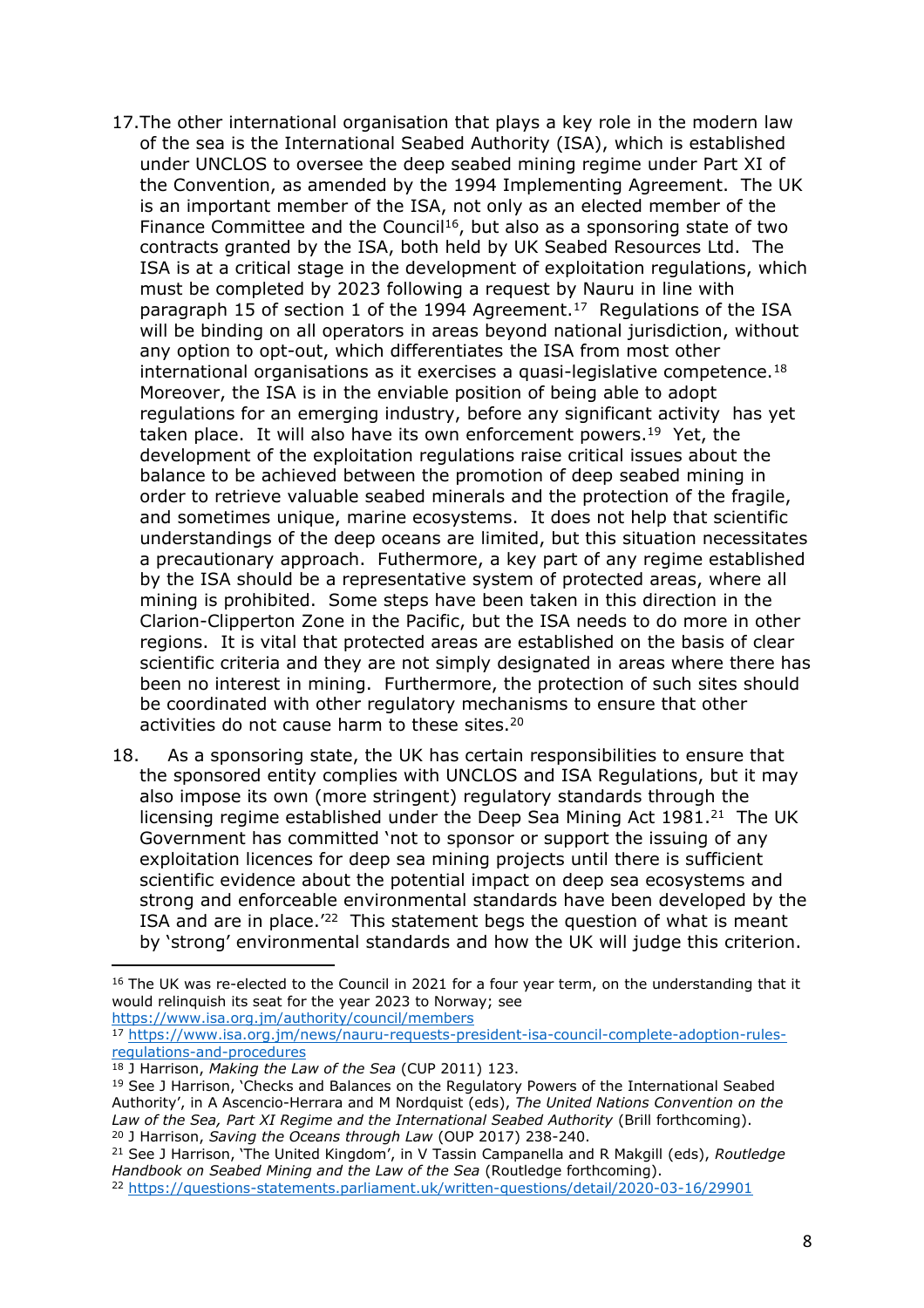Moreover, there is always a risk that a sponsored entity could seek a different sponsoring state should the UK fail to issue an exploitation licence. It is therefore vital that the UK employs its influence within the ISA to ensure that exploitation regulations are fit for purpose.

#### **How is UNCLOS enforced and how successful is its enforcement?**

- 19.Generally speaking, UNCLOS is enforced by states, acting in their capacity as port states, coastal states or flag states. Precise powers of enforcement will depend upon the nature and location of an activity.
- 20.UNCLOS confers broad jurisdiction on the coastal state to enforce laws and regulations in its territorial sea as well as more specific powers to enforce fisheries, marine scientific research and marine pollution regulations in its Exclusive Economic Zone. The coastal state also has exclusive jurisdiction over activities on its continental shelf, with concomitant enforcement powers both over relevant installations, as well as in safety zones around such installations. Enforcement by coastal states if often subject to safeguards to ensure that they do not abuse their enforcement powers.<sup>23</sup> These safeguards are an important part of the package deal underpinning UNCLOS, but some of the more recent decisions of international courts and tribunals on whether coastal states have breached their obligations when exercising enforcement powers do raise questions about whether sufficient deference is given to coastal states in their enforcement decisions.<sup>24</sup>
- 21.On the high seas, the principle of exclusive flag state jurisdiction largely prevails, meaning that the flag state plays the principal role in ensuring that international standards are upheld. Where another state has concerns over the condition or conduct of a vessel on the high seas, it is generally restricted to reporting the matter to the flag state who 'shall investigate the matter and, if appropriate, take any action necessary to remedy the situation' (UNCLOS, Article 94(6)). Flag states do not always carry out such investigations diligently, or, if they do, they may not always communicate the results to the reporting state.
- 22.In some situations, additional enforcement options may be available. Port states are given a power to enforce violations of applicable international rules and standards for the prevention of pollution from ships on the high seas (UNCLOS, Article 218(1)) subject to a right of pre-emption by the flag state. Whilst this innovative provision is to be welcomed as a recognition that it is not appropriate to rely exclusively on flag states to police the high seas, the procedure has been rarely used in practice, in part because of the challenges of a port state obtaining sufficient evidence to bring a prosecution.<sup>25</sup> Modern technology, such as on-board monitoring equipment and satellite imaging, could remedy these challenges to some extent. However, further attention needs to be given to ensuring effective cooperation between states in order to share evidence to facilitate investigation and commencement of

<sup>24</sup> See J Harrison, 'Patrolling the boundaries of Coastal State Enforcement Powers: the interpretation and application of UNCLOS safeguards relating to the arrest of foreign-flagged ships' (2018) 42 *Observateur des Nations Unies* 117-143.

<sup>&</sup>lt;sup>23</sup> See J Harrison, 'Safeguards against excessive enforcement measures in the Exclusive Economic Zone – law and practice', in H Ringbom (ed.), *Jurisdiction over Ships: Post-UNCLOS Developments in the Law of the Sea* (Brill 2015) 217-248.

<sup>25</sup> J Harrison, *Saving the Oceans through Law* (OUP 2017) 152-154.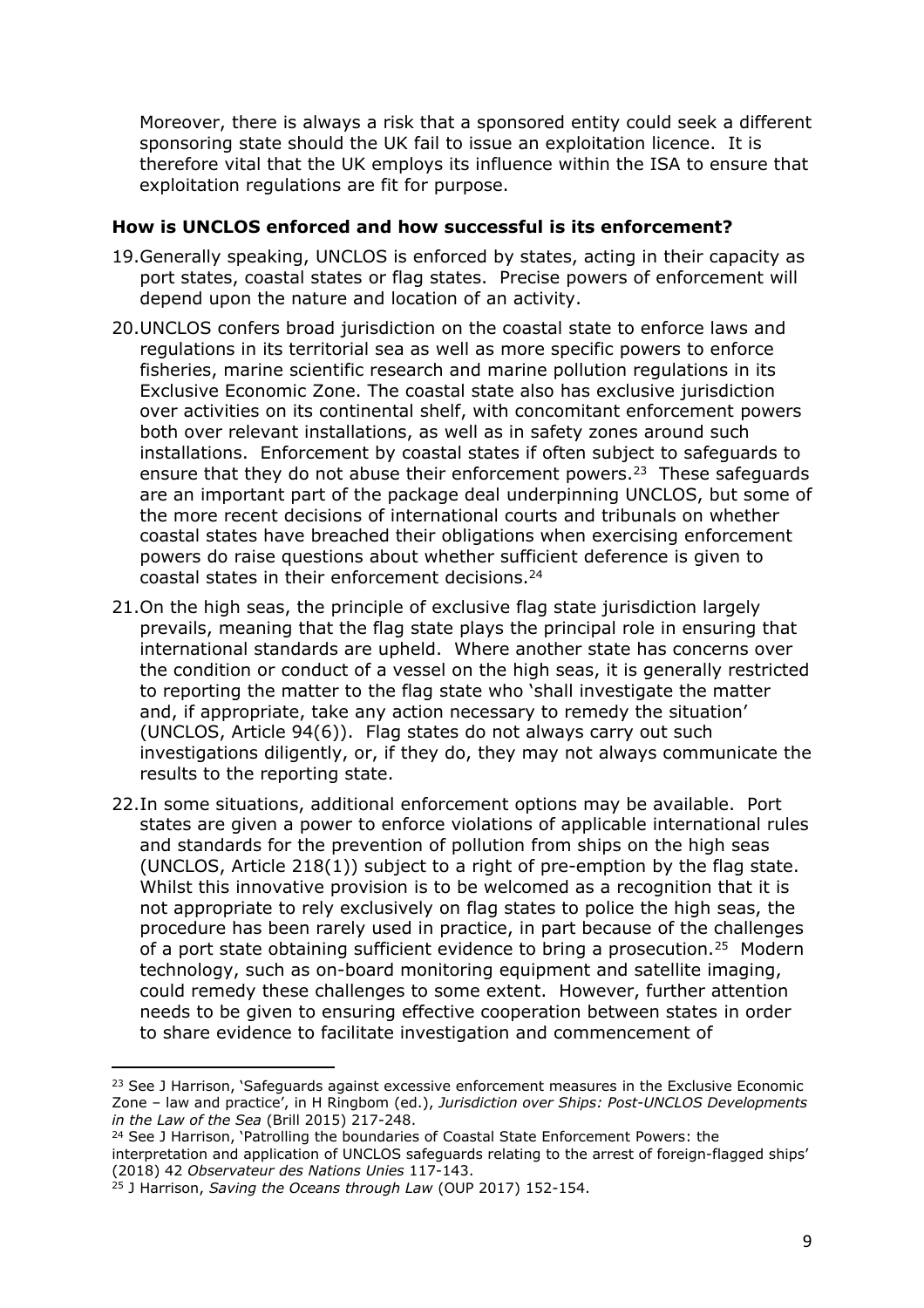proceedings. An example is the North Sea Network of Investigators and Prosecutors, which has been in place since 2002.<sup>26</sup>

- 23.It is easier for port state to verify compliance by foreign vessels with construction, design and equipment standards, as they can be inspected when a vessel visits port. To this end, a number of port state inspection regimes exist, whereby states seek to coordinate their port state control powers to improve detection of substandard vessels. The Paris Memorandum of Understanding, of which the UK is a member, plays a vital role in this respect.
- 24. Developments in international fisheries law have also seen greater cooperation in enforcement, both through at-sea inspections and port state measures. Under the UNFSA, members of a relevant RFMO are entitled to board and inspect the vessels of any other party to the Agreement, whether or not that party is also a member of the RFMO (Articles 21-22). Officials from the inspecting state may secure evidence of any suspected serious violations of international fisheries regulations, and they may even take the vessel to the nearest appropriate port, but the decision on whether to instigate enforcement proceedings remains with the flag state. In principle, the flag state is under an obligation to refer the case to its authorities with a view to instituting proceedings 'if it is satisfied that sufficient evidence is available', but this obligation still leaves some discretion for the flag state to act (Article  $19(1)(d)$ ). There is a need for greater transparency and accountability of flag states when making such decisions.<sup>27</sup> An alternative to prosecution is the denial of landing opportunities for vessels suspected of carrying out illegal, unregulated or unreported (IUU) fishing. The entry into force of the FAO Port State Measures Agreement in June 2016 is particularly significant in this respect as it provides for global approach to ensuring that fishing vessels suspected of carrying out IUU fishing cannot land their catch. The UK became a party to this Agreement on 31 January 2021 and it should play an active and constructive role in its implementation. Trade measures may also sometimes be used against states which are believed to be supporting IUU fishing (e.g. under EU Regulation 1005/2008 and EU Regulation 1026/2012 which still operate in a modified form as retained EU law), provided that the measures are non-discriminatory. There is evidence that EU measures on IUU fishing have had an important influence in persuading some states to strengthen their fisheries law and policy. It remains to be seen how the UK utilises these tools now that it has left the EU.

## **Does UNCLOS help or hinder maritime security?**

25. Maritime security potentially covers a range of issues, including terrorism, drug trafficking and people smuggling. These issues are only tangentially addressed in UNCLOS itself. The concept of the contiguous zone allows a state to take measures to prevent inter alia custom or immigration offences, some of which may relate to maritime security (UNCLOS, Article 33). The United Kingdom currently has no contiguous zone. Whilst it was flagged as an issue for consideration in the 2014 UK National Strategy (p. 40), I am not

<sup>26</sup> <https://www.ospar.org/work-areas/cross-cutting-issues/north-sea-network>

<sup>&</sup>lt;sup>27</sup> See J Harrison, 'International Transparency Obligations in Fisheries Conservation and Management: Inter-State and Intra-State Dimensions' (2020) *Marine Policy* 104105.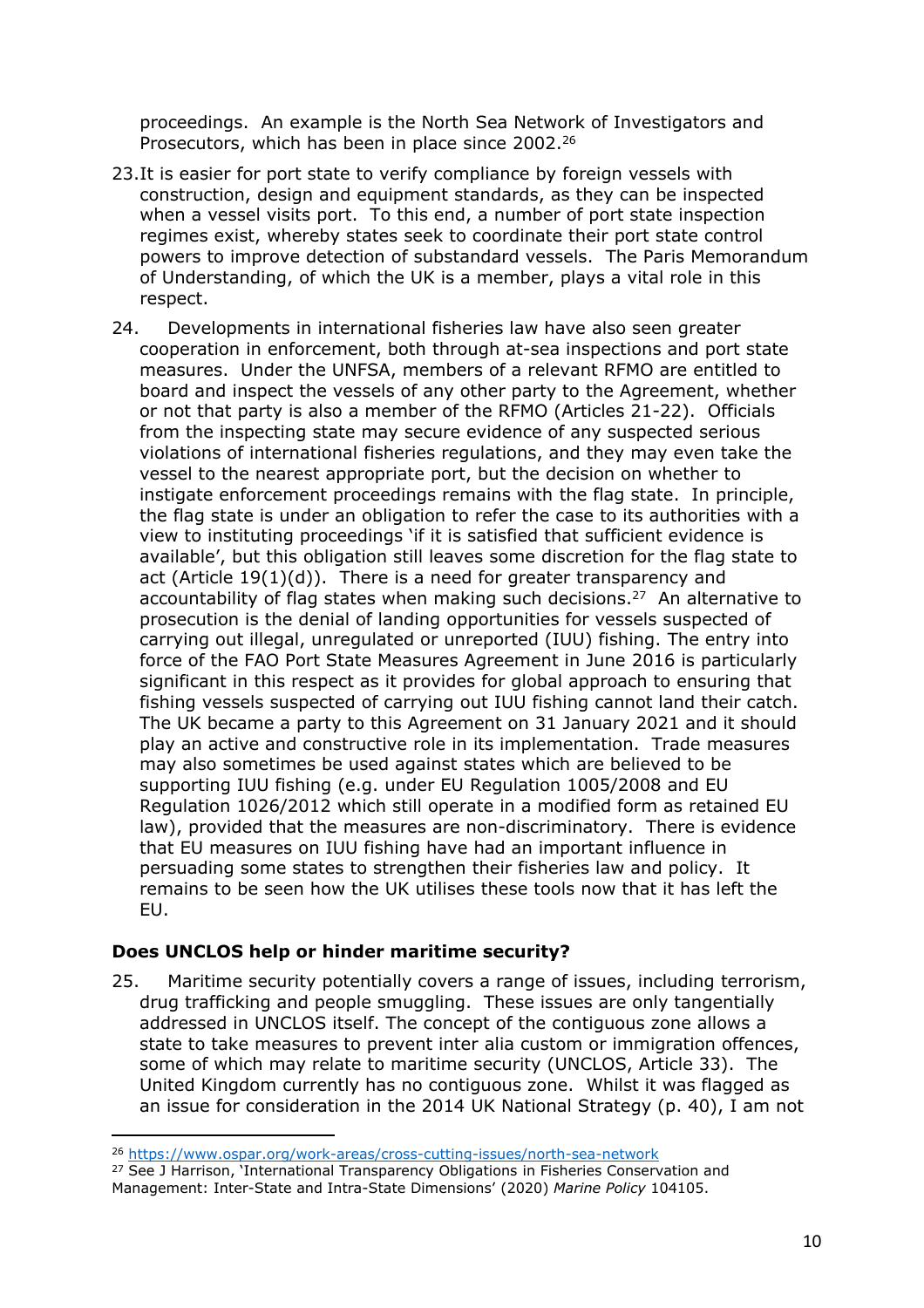aware of any further developments on that front. Otherwise, UNCLOS simply calls for international cooperation between relevant states on pertinent matters (e.g. Articles 99, 108). UNCLOS does contain an exception to exclusive flag state jurisdiction for incidents of piracy (Article 105), but the exception has been narrowly interpreted in practice, meaning that activities such as hijacking or actions against offshore installations fall outside of the scope of the exception. Gaps in the law have been plugged through the negotiation of other treaties, particularly the Convention on the Suppression of Unlawful Acts of Navigation (SUA Convention) and its 2005 Protocol. The latter instrument specifically extends the range of offences covered by the original SUA Convention to include the carriage of weapons of mass destruction by sea and the harbouring of terrorists on board a vessel. The Protocol also introduces important reforms in relation to enforcement. The original SUA Convention provided that states must prosecute suspected perpetrators of relevant offences when they were present in their territory or extradite them to other states, but it explicitly went on to say that 'nothing in this Convention shall affect in any way the rules of international law pertaining to the competence of States to exercise investigative or enforcement jurisdiction on board ships not flying their flag' (Article 9), thereby reinforcing the principle of exclusive flag state jurisdiction on the high seas for terrorist offences. This position is modified by the Protocol, which allows parties to indicate in advance that they will permit other parties to board and search vessels flying their flag in order to determine whether relevant offences have been (or are about to be) committed (Article 8bis). Whilst this treaty has the potential to facilitate the promotion of maritime security, the 2005 Protocol only has 52 parties to date and few states would appear to have given the advance agreement to permit interdiction of their vessels. Indeed, although the United Kingdom signed the Protocol in 2007, it has not yet become a party, a fact that was lamented by the House of Commons Foreign Affairs Committee back in 2009.<sup>28</sup> It is not clear whether the United Kingdom still intends to become a party to this treaty.<sup>29</sup> Indeed, the United Kingdom's participation in maritime security treaties is patchy overall. For example, it is also not yet a party to the 2003 Agreement concerning cooperation in suppressing illicit maritime and air trafficking in narcotic drugs and psychotropic substances in the Caribbean Area, despite being involved in its negotiation and the existence of a number of Overseas Territories in the region.

#### **How successful is dispute resolution under UNCLOS?**

26.UNCLOS is well-known for its compulsory dispute settlement mechanism whereby most disputes can be submitted to arbitration or some other agreed dispute settlement mechanism. Since UNCLOS entered into force in 1994, a relatively small number of disputes have been submitted for settlement, although the UK itself has been directly involved in two UNCLOS disputes<sup>30</sup>,

<sup>28</sup> See *Fourth Report from the Foreign Affairs Committee, Global Security Non-Proliferation* (2009) para. 33.

 $29$  The 2014 UK National Strategy for Maritime Security noted that the UK was a 'signatory to several multinational treaties and agreement which promote cooperation to interdict vessels on the high seas', but it faisl to note the vital distinction between a signatory and a party to an international treaty.

<sup>30</sup> The *MOX Plant Case* between the UK and Ireland and the *Chagos MPA Arbitration* between the UK and Mauritius. UK interests were also indirectly implicated in another set of proceedings,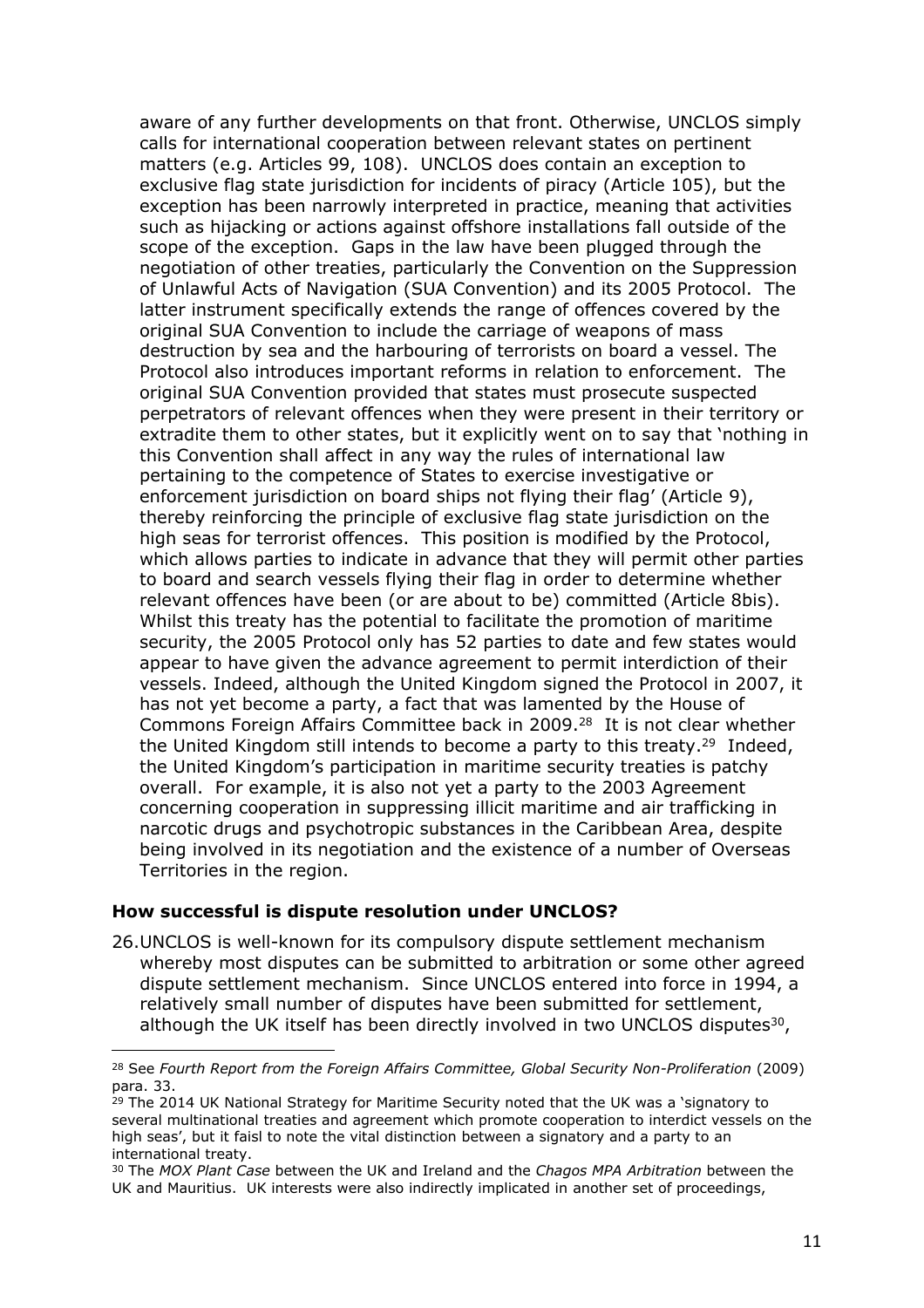as well as participating in two sets of advisory proceedings under the Convention.

- 27.In practice, there are many disagreements over which states have chosen not to resort to dispute settlement for broader political or strategic reasons. Moreover, there are critical aspects of the Convention for which there is no provision for dispute settlement. A key example is disputes over whether a coastal state has complied with its obligations to conserve and manage marine living resources within national jurisdiction (Article 297(3)). Whilst this exception was included because of the sensitivity of coastal states to having the exercise of their sovereign rights reviewed, shielding such matters from compulsory dispute settlement is problematic given the poor status of many fish stocks in the world and the need to ensure that states are taking appropriate action to address this problem, as discussed above. At the same time, other alternative procedures could be used to ensure some scrutiny in this respect. It is notable, for example, that the compulsory conciliation procedures in relation to fisheries, provided for in Article 297(3) of UNCLOS, have never been utilised, even though they may offer a basis to bring disputing parties together to agree on an acceptable solution, with the assistance of independent experts.
- 28.A particular trend in dispute settlement is the invocation by courts and tribunals of rules beyond the Convention as a relevant consideration in settling UNCLOS disputes. Sometimes such rules are used as a means of interpretation of UNCLOS, whereas sometimes they are directly incorporated into the Convention through rules of reference, as discussed above. A clear example is provided by the *Chagos MPA Arbitration (2015)*, whereby the United Kingdom was found to have failed to comply its UNCLOS obligations by not consulting Mauritius before its declaration of a marine protected area around the Chagos archipelago. This finding was based upon a broad reading of Article  $2(3)$  of the Convention<sup>31</sup>, which potentially allows disputes under other international rules applicable to maritime zones to be determined through UNCLOS dispute settlement procedures, even if states have not otherwise agreed to the settlement of disputes concerning those rules. There are also other examples where courts and tribunals could be accused of exceeding the defined jurisdictional limits by determining disputes about broader rules of international law that are only tangential to UNCLOS itself. One recent example is the *Enrica Lexie Arbitration (2020)*, where the Tribunal determined the case on the basis of the law of state immunity as applicable to the vessel whilst it was in port, which is a topic that is not addressed by UNCLOS. The Award was adopted by a majority of three votes to two, with the two dissenting arbitrators highlighting their concerns about whether the Tribunal had jurisdiction. These cases raise serious questions about the scope of jurisdiction under the compulsory system of dispute settlement established by UNCLOS. It has been suggested elsewhere that 'the more serious drawback of this expansive view of applicable law is that states will

namely the *Dispute concerning delimitation of the maritime boundary between Mauritius and the Maldives in the Indian Ocean*, ITLOS Case No. 28. The Special Chamber constituted to decide the dispute held that the UK was not an indispensable third party, as the effect of the ICJ Advisory Opinion on the Chagos Archipelago meant that the UK could no longer claim an interest in the delimitation of the maritime boundary around the territory.

 $31$  UNCLOS, Article 2(3): 'the sovereignty over the territorial sea is exercised subject to this Convention and to other rules of international law.'